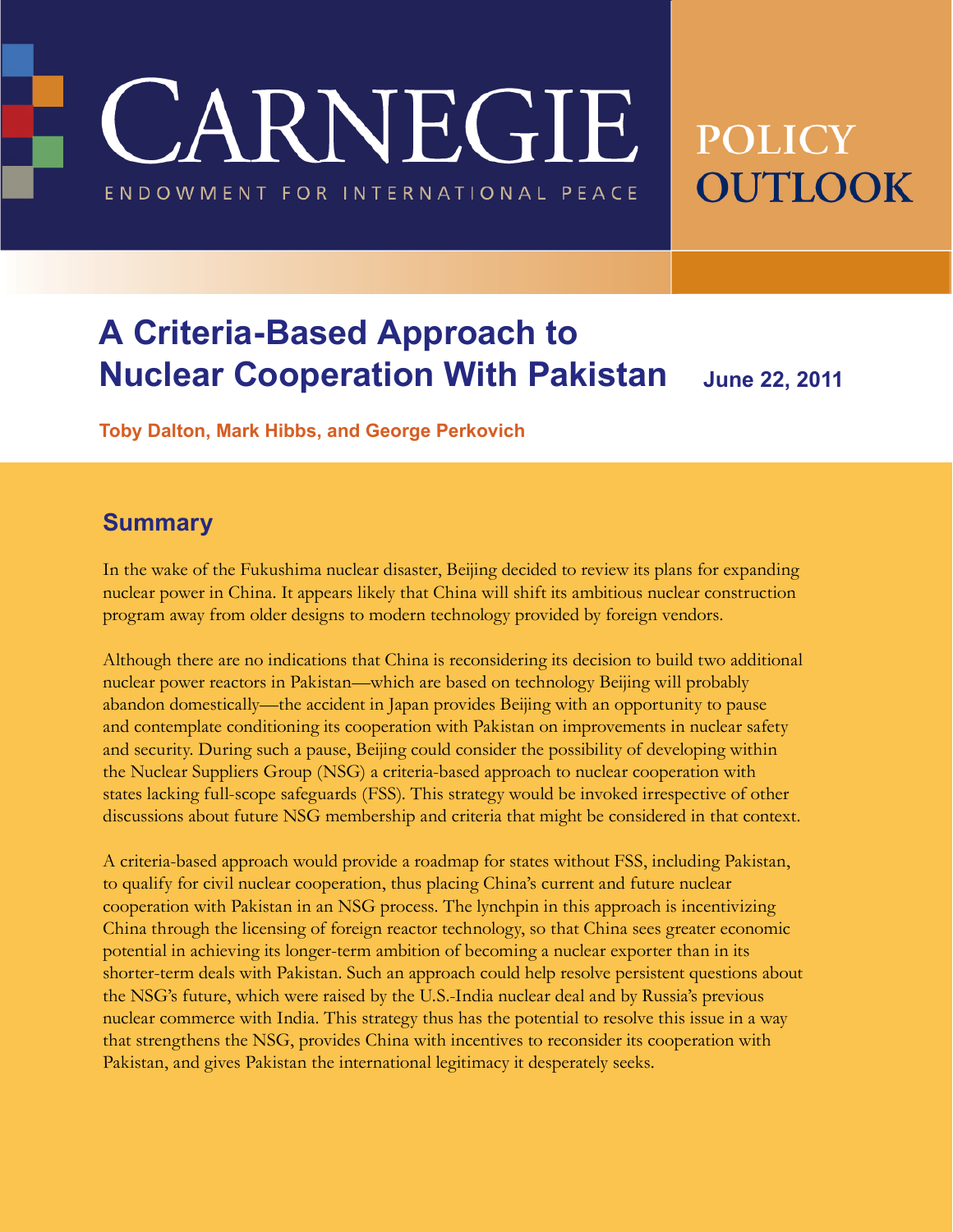## **Introduction**

Since the announcement of the U.S.-India nuclear cooperation initiative in 2005, Pakistan has sought to negotiate similar terms with Washington, Paris, and perhaps other capitals. Just like their counterparts in Delhi, Pakistani officials cite growing energy demand as justification for civil nuclear cooperation. But a civil nuclear cooperation arrangement for Pakistan has greater symbolic than practical importance.

To be sure, Pakistan faces a severe energy crisis. Electricity shortages have grown increasingly acute in the last several years and there continues to be widespread "load shedding" (managed power outages) across Pakistan, with some cities receiving power just several hours per day. In the near term, Pakistan is receiving foreign aid to help it rehabilitate many of its existing conventional energy plants. However, chronic budget shortfalls preclude immediate investments to bring new thermal or hydroelectric generating capacity on line quickly enough to fill the supply deficit, estimated at 2,800 megawatts (MW). (Average electricity supply over the last several months was 11,500 MW, while demand averaged 14,340 MW, according to the Pakistan Electric Power Co.)1

Moreover, much of Pakistan's energy crisis stems from corruption and mismanagement, which new technology will not redress. In this context, nuclear power is not the panacea Pakistan wishes it to be. It took nearly ten years for Pakistan to build each of its two Chinese-design reactors, Chashma-1 and -2, and it is unlikely that Pakistan could bring any more of these units on line before 2017.

However, the driver of Pakistan's behavior on this issue is primarily politicalpsychological. While India increasingly measures itself in global terms, Pakistan remains narrowly focused on its status vis-à-vis India and cannot accept the notion that its overall power is waning. All apparent evidence suggests that Pakistan and India are now on divergent strategic trajectories. India is rising, its economy is growing, its military is increasingly capable; Delhi now accretes power on a global basis. Pakistan, on the other hand, is saddled by significant internal instability, decaying institutions and infrastructure, a moribund economy, and a rural human development index equal to destitute states in Africa. Despite these circumstances, or even perhaps because of them, Pakistani military and political leaders continue to insist on receiving equal treatment with India.

For very good reasons, the United States, France, the United Kingdom, and other countries have demurred when Pakistan has demanded a civil nuclear agreement comparable to India's. In the United States, there is no support in Congress for a process that would lead to a "123" nuclear cooperation agreement with Pakistan.<sup>2</sup> The Pakistan lobby in Washington is much weaker than its Indian counterpart, which was crucial in building congressional support for the U.S.-India agreement.

**Nuclear power is not the panacea Pakistan wishes it to be.**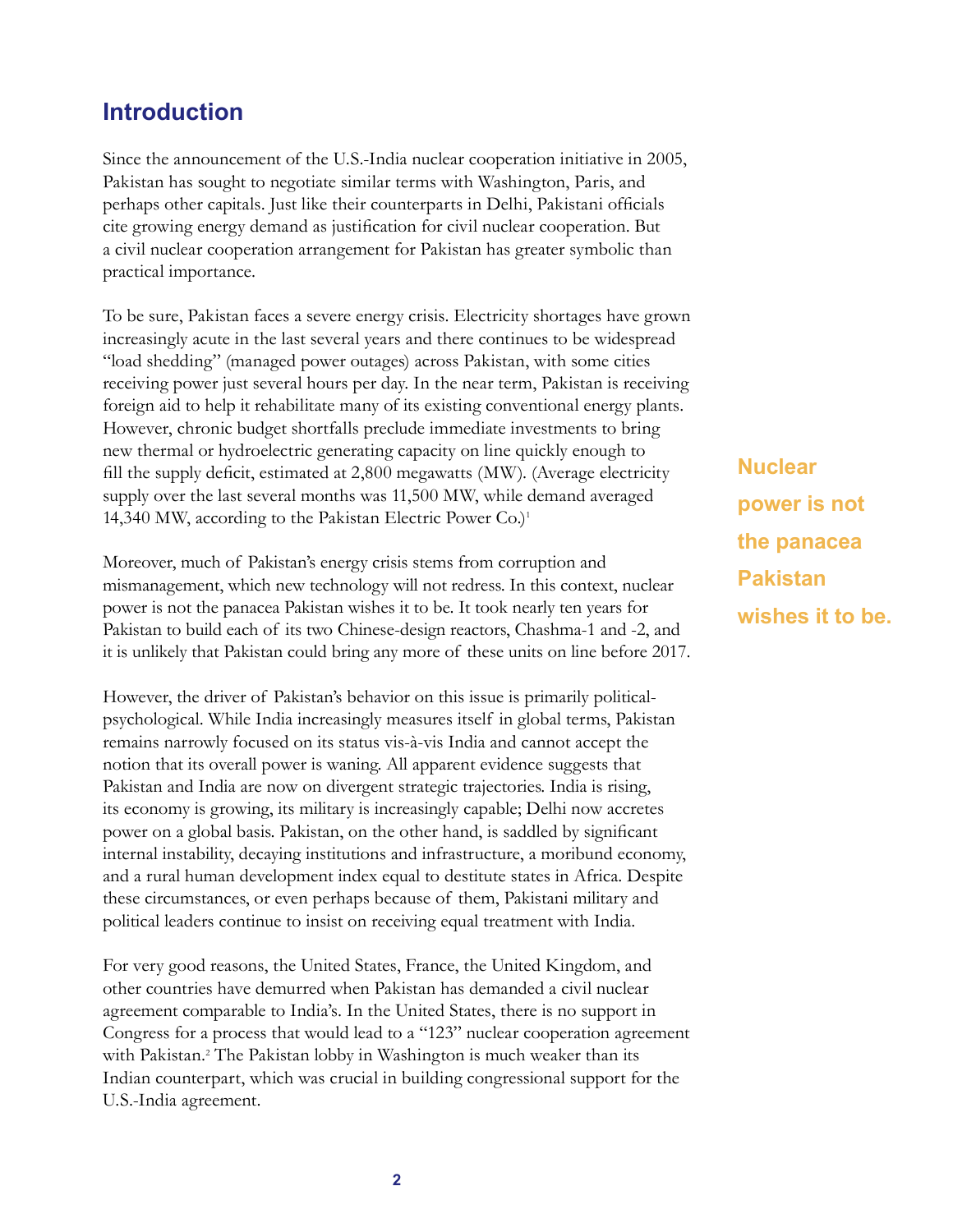Internationally, there is also little inclination to grant Pakistan an NSG exemption similar to the one enjoyed by India. Many NSG participating governments are still smarting over the India deal; in addition, Pakistan's proliferation record is poor and well known, and its faltering economy inspires no confidence that a sustainable and profitable nuclear market will develop. No major reactor vendor will accept the political and financial risk of a reactor construction project in Pakistan, particularly amid persistent domestic terrorism.

Additionally, Pakistan is so deeply in debt that it could not purchase reactors on anything less than extremely favorable terms, such as those reportedly offered by China: soft loans to Pakistan for up to 82 percent of the \$1.9 billion cost of the reactors, a total that appears to be deeply discounted.<sup>3</sup> In sum, even if any state sought to negotiate a nuclear trade agreement with Pakistan, it is extremely unlikely that the arrangement would receive either domestic or international support.

Despite the limitations that the NSG guidelines place on civil nuclear cooperation with states lacking FSS—including Pakistan—China appears willing to bend the rules to provide two reactors to accompany the two it exported to Pakistan beginning in the late 1980s. The Chashma-1 and -2 contract predated China's membership in the NSG; Beijing is apparently prepared to justify the supply of additional reactors on the grounds they are "grandfathered" under the terms of the original agreement. If they are built, Chashma-3 and -4 will be first-generation, 340 MW (gross) Pressurized Water Reactors (PWRs), similar in design to Chashma-1 and -2.4 The basic reactor design dates from the early 1970s. Although there have been no known major accidents involving this type of reactor, it lacks modern safety features characteristic of China's own new reactor fleet.

Official contractual terms have not been made public, if indeed they have been finalized—though Pakistan announced it had signed a contract with Shanghai Nuclear Engineering Research and Design in April 2009. Last fall, China formally notified the IAEA that it should be prepared to put two additional Chinese PWRs in Pakistan under safeguards, and, in March 2011, the IAEA Board of Governors approved a safeguards agreement for Chashma-3 and -4. And the International Atomic Energy Agency (IAEA) reported recently that construction on Chashma-3 began on May 28, 2011, and construction of the fourth unit is slated to start in 2012.<sup>5</sup> These are clear signs that both China and Pakistan intend to proceed with the construction.

If the status quo holds, six or more years from now Pakistan will bring on line two reactors from China that would cover just 20 percent of its current electricity shortfall. But this arrangement provides neither the international status nor the equality with India that Pakistan seeks. Pakistan would receive old technology from an established ally, without the legitimacy accorded India by the NSG and the United States to engage in international commerce. Moreover, from a global perspective, China's "grandfathering" of Chashma-3 and -4 will

**No major reactor vendor will accept the political and financial risk of a reactor construction project in Pakistan, particularly amid persistent domestic terrorism.**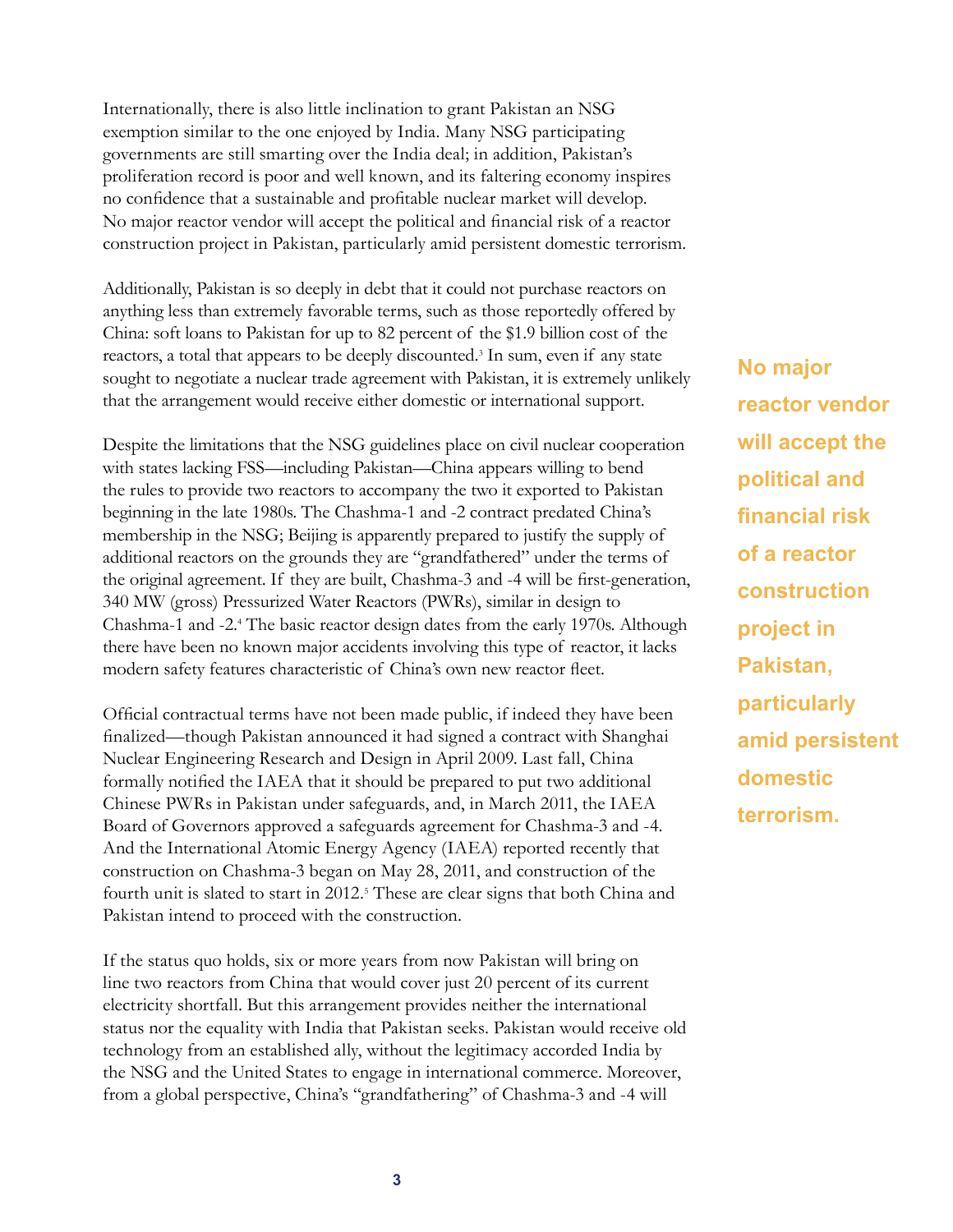further erode the NSG at a time when it is encountering greater difficulty in achieving consensus on other issues. For these reasons, an alternative approach to China's nuclear cooperation with Pakistan should be considered now.

## **Competing Interests**

Civil nuclear cooperation with Pakistan puts in direct competition two of the highest priorities of the Obama administration: strengthening the nonproliferation regime (with Chinese participation) and developing a strategic relationship with Islamabad. Washington has already been tempted to try to split the difference by holding out the promise of nuclear cooperation down the road as a carrot to induce improved Pakistani cooperation on terrorism today. Yet the broader U.S.-Pakistan relationship remains so fundamentally troubled that a civil nuclear cooperation initiative, even if it could be culminated more quickly than cooperation with India—six years and counting!—would be thin dressing over very deep wounds.

Though Non-Proliferation Treaty (NPT) purists in the NSG never embraced the India deal, they were cajoled and pressured to support it and join the NSG consensus in 2008. They also argued at the 2010 NPT Review Conference that, unless the P-5, the five permanent members of the UN Security Council—the United Kingdom, Russia, France, China, and the United States—made greater disarmament commitments, the nonproliferation pillar of the NPT regime could not be strengthened. With the NSG facing an uncertain future, these states certainly do not wish to entertain another NSG exemption or further weakening of its guidelines.

At the same time, they want to keep China within the NSG, especially as it is likely in coming decades to be a significant nuclear exporter. Given China's strategic interest in cooperating with Pakistan, this could be done by fashioning criteria for nuclear cooperation with states lacking FSS, which could advance nonproliferation goals, enhance public confidence in nuclear safety, and strengthen China's commitment to working within international regimes. If this cannot be done, some NSG members seem to prefer that China assert a grandfather provision and work around the NSG, which would be less damaging than a conflict within the group over Pakistan-specific cooperation.

China has multiple interests, not all of them evident to outsiders. It clearly was unhappy with the NSG-India deal. It sees its relationship with Pakistan in largely instrumental terms and supports Pakistan's competition with India, even as Beijing also pursues improved relations with Delhi. It would be unnatural for China not to seek some way to "get even" with the United States and India for launching this sequence of developments.

**China also has a huge domestic stake in nuclear energy expansion, as well as a longterm interest in developing export markets for its nuclear reactors.**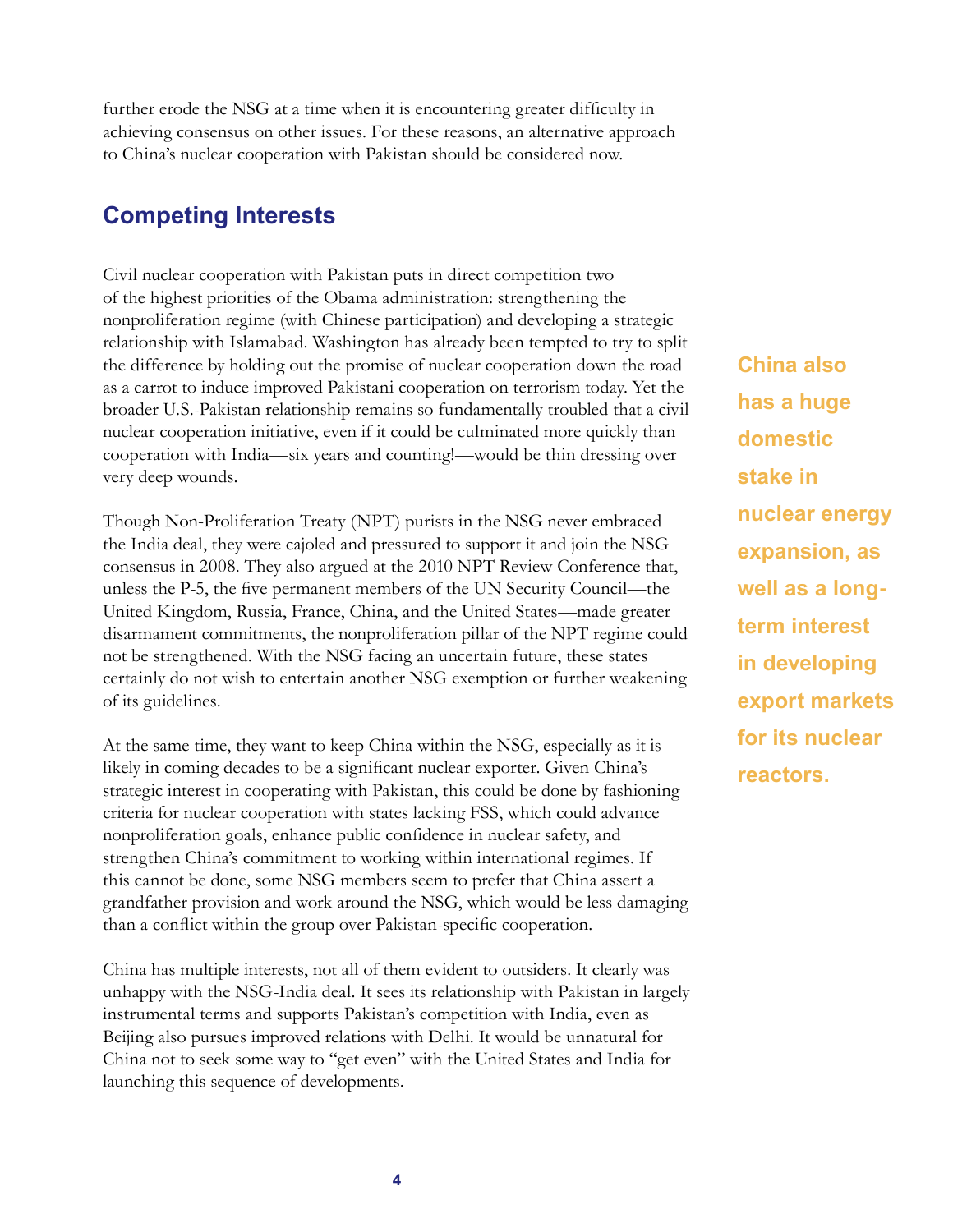Yet China also has a huge domestic stake in nuclear energy expansion, as well as a long-term interest in developing export markets for its nuclear reactors. Chinese leaders certainly recall that shortly before Chashma-1 was started up at the end of the 1990s, safety experts at the IAEA urged Pakistan to delay operation. China also knows that Pakistan's regulatory agency raised concerns about nuclear safety at Chashma in the wake of Fukushima. A serious nuclear accident in Japan with U.S. technology sent waves of anxiety through China. China must be concerned about the prospect of a nuclear accident occurring in China or Pakistan with Chinese technology. Such an event would be disastrous for China's reputation as a nuclear supplier and could spark doubts within China over its nuclear program.

Following the Fukushima disaster, Chinese authorities ordered a pause and safety review of its internal program. The safety review of existing plants is complete, but China is holding off approvals on new construction and considering technology options for future nuclear reactor deployment. China will reconsider safety criteria in its ambitious program to build both indigenous and foreign-provided reactors on a large scale. Chinese officials report that it is widely expected that China will cease building old reactors, particularly of the type now being constructed at Chashma.<sup>6</sup>

The case for a rethink in Pakistan is strong, notwithstanding Pakistan's apparent good record on nuclear safety. Pakistan is neither stable nor secure; recent earthquakes and floods have demonstrated the state's lack of capacity to manage disasters; its economic and energy policies are woefully inefficient; and the technology represented by the Chinese reactor may not meet safety standards that the international community will accept in light of Fukushima. The prevailing sentiment on nuclear safety was indicated recently in statements by UN Secretary-General Ban Ki-moon, who is pressing for enhanced standards and greater IAEA involvement in implementing them, and by Sergei Kiriyenko, the director of Russia's state atomic energy corporation, Rosatom, who called for quickly retiring previous-generation plants and replacing them with new, safer ones.

With the single exception of China's willingness to export 1970s-vintage power reactors to a country with major security and infrastructure problems, China has demonstrated great prudence in carefully and deliberately building up its own nuclear program from the mid-1980s through 2006, by setting its sights on ever-more modern power reactors. China's material interests in taking great care are complemented by its political and status interests. If China had reason to believe that nuclear cooperation with Pakistan could be made legitimate through the NSG—and that the criteria for such cooperation were acceptable to China in light of Fukushima—Beijing might be willing to take time to explore this approach. But if, in the course of negotiating within the NSG on appropriate criteria, Beijing determined that the emerging criteria were too onerous, it could end its pause and proceed with Pakistan as before.

**An alternative approach to China's nuclear cooperation with Pakistan should be considered.**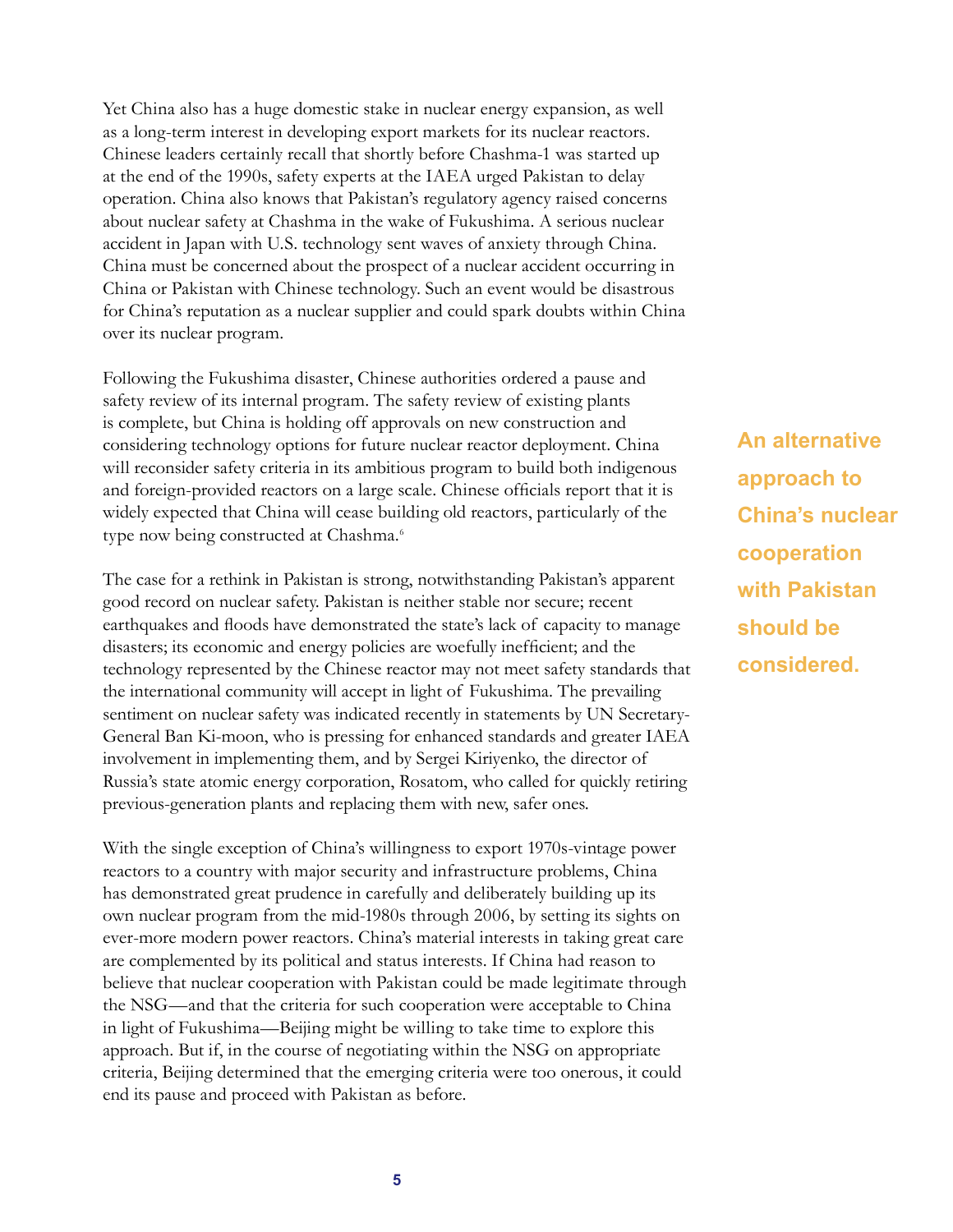Finally, independent of its arrangements with China, Pakistan continues to demand nuclear cooperation from the United States on the same terms as India—to be allowed to conduct international nuclear trade while retaining a military nuclear program outside of IAEA safeguards. Pakistan's focus on securing a nuclear agreement with the United States underscores that status outweighs economics. Pakistan's desire for international legitimacy supports this strategy. Pakistani leaders say privately that they care more about the principle of being entitled to engage in nuclear cooperation and less about when foreign partners actually build any reactors. If the NSG could negotiate reasonable criteria that would make Pakistan eligible for international nuclear trade, it would be worth the wait.

Public information suggests that no one has a strategy for reconciling these multiple interests. We outline such a strategy that could at least serve a heuristic function.

## **A Strategy**

As the Japanese disaster shows, an accident anywhere can threaten nuclear programs and cause public alarm everywhere, including in China, where authorities moved quickly to staunch potential popular agitation and fear spawned by the accident. Because China's nuclear program is wholly run by the central government authorities, the Chinese leadership understands that a serious nuclear accident in China would touch off antinuclear protests that could mushroom into a mass movement opposing Communist Party rule. China's ongoing safety review also provides it with an opportunity to rethink its cooperation with Pakistan.

A serious accident involving a nuclear reactor exported by China could impair China's ambitions to become a global exporter of nuclear equipment. Having already committed China to a future energy strategy that relies heavily on nuclear power, Beijing has major, long-term interests in ensuring that Pakistan is better prepared to deal with all contingencies before new power plants are built there. And should Pakistan meet NSG criteria for cooperation in the future, China would be the first in line to benefit. In the interim, Chinese state-owned firms could work with Western vendors to share intellectual property so that, in the future, China would be able to export more modern reactor designs. This is the lynchpin of this strategy: creating incentives for China to reconsider its cooperation with Pakistan that do not currently exist, but that are wise considering the political fallout from the Fukushima disaster.

Were the United States and other NSG participating governments to demonstrate willingness to facilitate China's emergence as a global nuclear equipment vendor state, China could be more inclined to put its nuclear cooperation with Pakistan within the NSG framework—for which criteria would

**The broader U.S.-Pakistan relationship remains so fundamentally troubled that a civil nuclear cooperation initiative, even if it could be culminated more quickly than cooperation with India, would be thin dressing over very deep wounds.**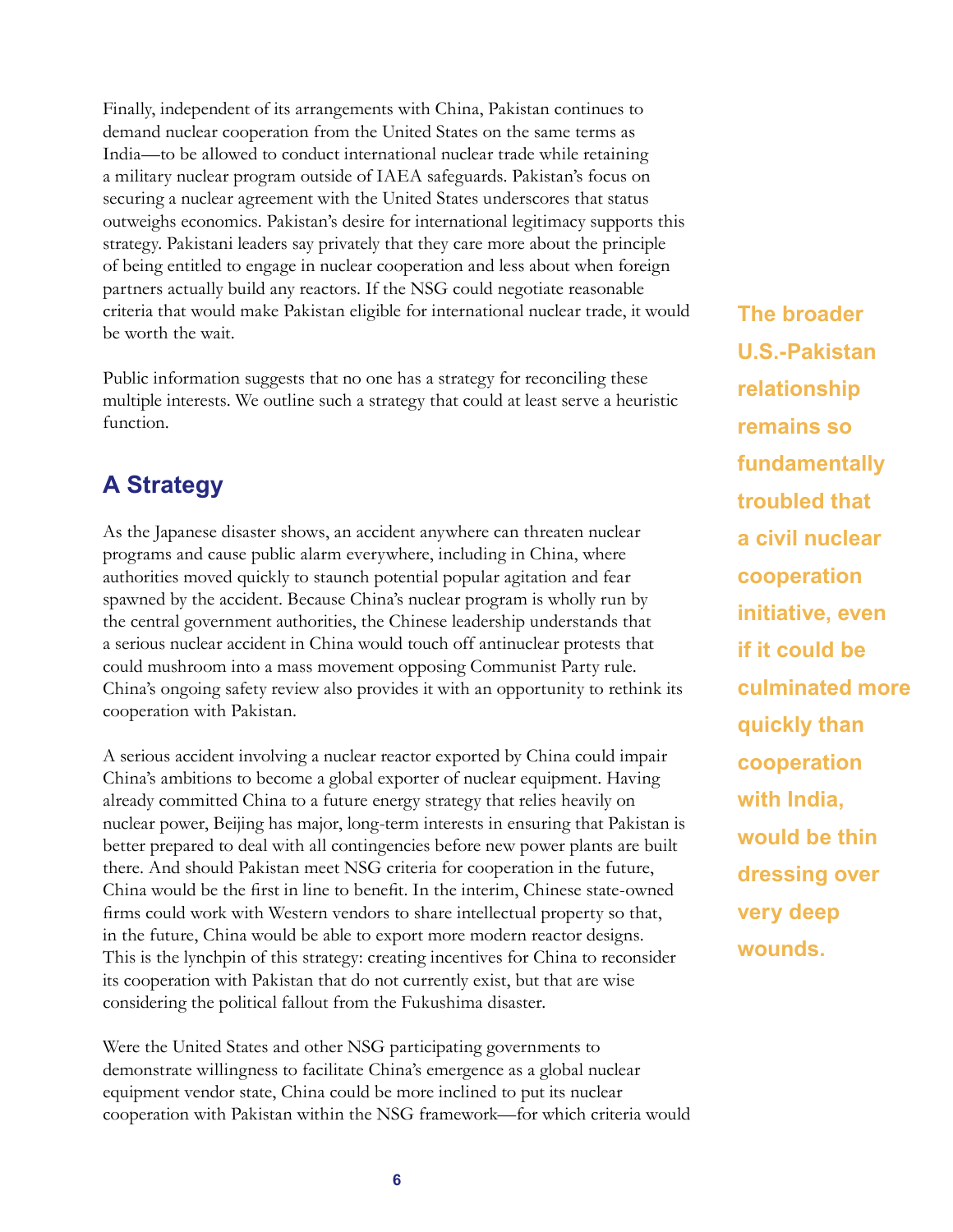be negotiated in light of the Fukushima disaster. To NSG states—and especially those concerned about the implications of the U.S.-India deal—this approach would benefit the NSG more than if China decides to bend the rules or, worse, if NSG members spark a political crisis with China that threatens its continued participation in the group. China would be more receptive to this approach if the NSG created rules that do not prevent its cooperation with Pakistan.

This approach also could be acceptable to Pakistan, as the alternative of Chinese supply without an imprimatur from the NSG does not satisfy Pakistan's status motivations. Pakistan's interests in legitimacy would be better served by a criteriabased approach within the NSG, rather than the exception it currently seeks. Its desire for technology and modernity would also be fulfilled by being able to negotiate for better reactors, including in the future from a China empowered with intellectual property and licenses from foreign partners. As nuclear power doesn't solve Pakistan's near-term energy crisis, Islamabad would be better off waiting for the NSG process to provide legitimacy, giving Pakistan time to improve its security and economy, and especially its transmission and distribution system to better deliver baseload power from larger nuclear power plants.

The parallel issue of India's possible membership in the NSG would need to be considered in this strategy (which is distinct from cooperation on specific nuclear projects). Pushing independently and quickly on Indian membership would alienate China (and mobilize Pakistan); it is also quietly opposed by many NSG members now. Also, establishing criteria that would permit cooperation with Pakistan probably would be impossible if India were already an NSG member. Yet India's interests would be served by a strategy that avoids early supply by China to Pakistan outside the NSG. (A crisis in Pakistan's nuclear power complex could affect how the public receives the idea of nuclear plants in India.)

Lastly, any potential criteria-based strategy cannot ignore the concerns of non-NSG parties to the NPT. Many of these states used the opportunity of the 2010 NPT Review Conference to criticize the NSG exception for India. In fact, though many of these states are friendly with India, they submitted language for consideration in the Review Conference final document that would have required full-scope safeguards for trade as one way to undo the India exception. These efforts failed, but friction at the Review Conference underlines the need for greater transparency in NSG deliberations, particularly about criteria for trade or membership, and for more frequent consultations with non-NSG parties. To avoid further recriminations at the 2015 NPT Review Conference and the preceding preparatory meetings, such consultations would need to begin soon.

## **Possible Criteria**

Of course, it will be very difficult to negotiate criteria that will be mutually acceptable to stalwart nonproliferation states, including those outside the NSG, **As nuclear power doesn't solve Pakistan's near-term energy crisis, Islamabad would be better off waiting for the NSG process to provide legitimacy, giving Pakistan time to improve its security and economy.**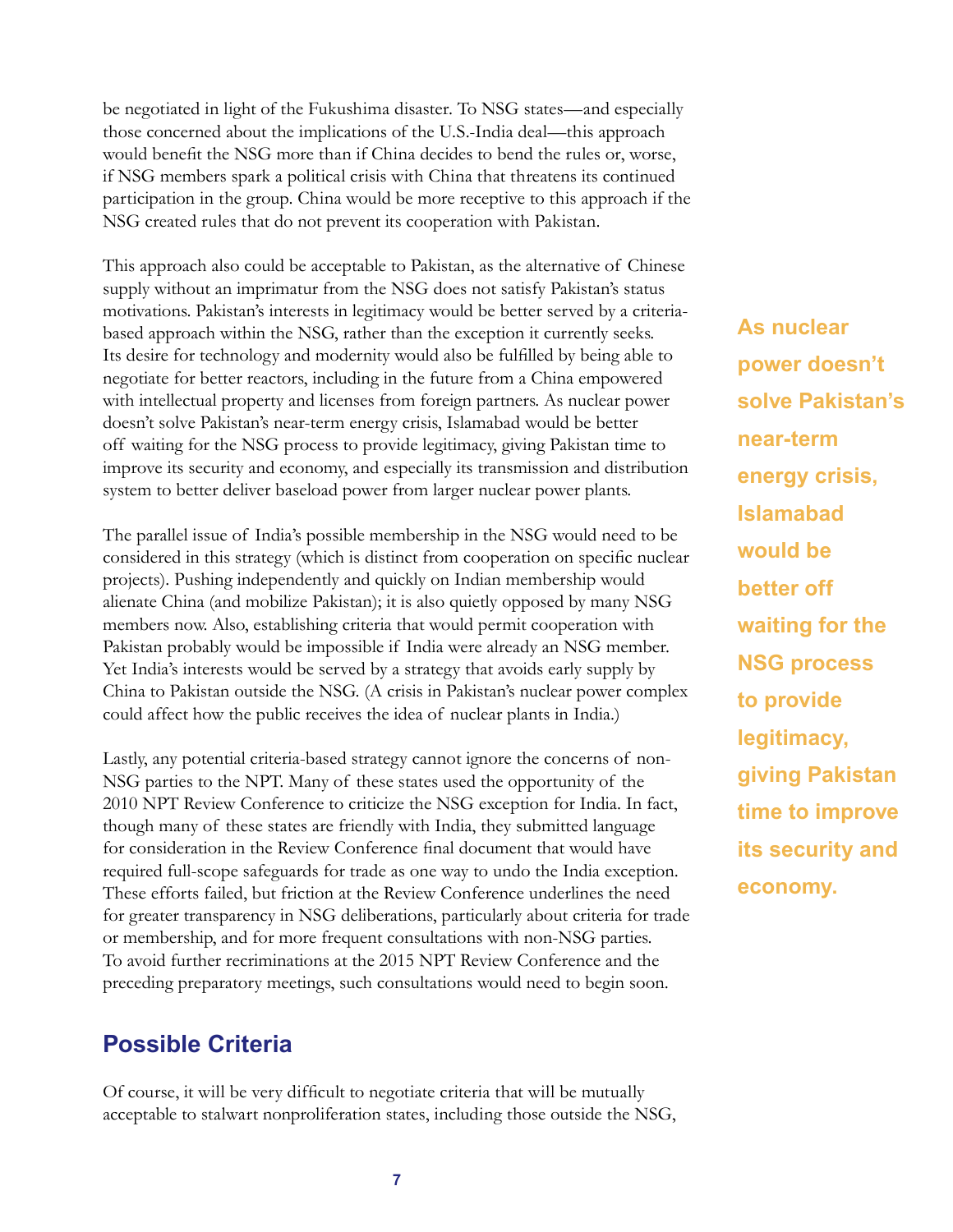as well as China and Pakistan. Nonproliferation-minded states will want much greater confidence that Pakistan's nuclear materials will not be captured or controlled by terrorists. They will want Pakistan to stop its widely reported nuclear arms buildup. They will probably not accept the facile delineation between civil and military nuclear facilities that India was allowed.

Many of the possible criteria may be quite subjective, such as the adequacy of nuclear security measures. To the extent possible, measures should be identified to judge performance against criteria as objectively as possible, which will facilitate agreement on when criteria have been satisfied. But the acceptability of possible criteria to Pakistan is less important than their acceptability to China. Because China has additional interests, it is possible that Beijing would embrace criteria favored by other international players but not immediately acceptable to Pakistan. Whether and how all of these interests could come together in developing criteria within the NSG cannot be known until the effort begins.

Achieving consensus in the NSG on the criteria will be no easy feat if the difficulty over negotiations on enrichment and reprocessing technology transfer rules is any indication. However, at a minimum, most NSG members could probably agree that the criteria should include the steps taken by India, in particular:

- Separating civil and military facilities.
- Declaring civil facilities to the IAEA and placing them under safeguards.
- Signing and implementing an Additional Protocol for civil facilities.
- Maintaining a nuclear test moratorium.
- Refraining from transferring enrichment and reprocessing technologies to states that do not possess them.
- Securing nuclear materials and technologies through comprehensive export controls.
- Harmonizing and adhering to the Missile Technology Control Regime (MTCR) and the NSG.

Pakistan has already taken several of these steps in whole or in part. Its separation of civil and military facilities, though fewer in number, is much more distinct than India's, as all existing "civilian" nuclear facilities (the Karachi nuclear power plant, Chashma-1 and -2, and the two PARR research reactors) are under IAEA safeguards. Pakistan also does not have a fast reactor program or civil reprocessing capabilities, which were critical issues for India as it weighed its separation plan. Pakistan also has passed a weapons of mass destruction export control law and is in the process of harmonizing its control lists with the

**A serious accident involving a nuclear reactor exported by China could impair China's ambitions to become a global exporter of nuclear equipment.**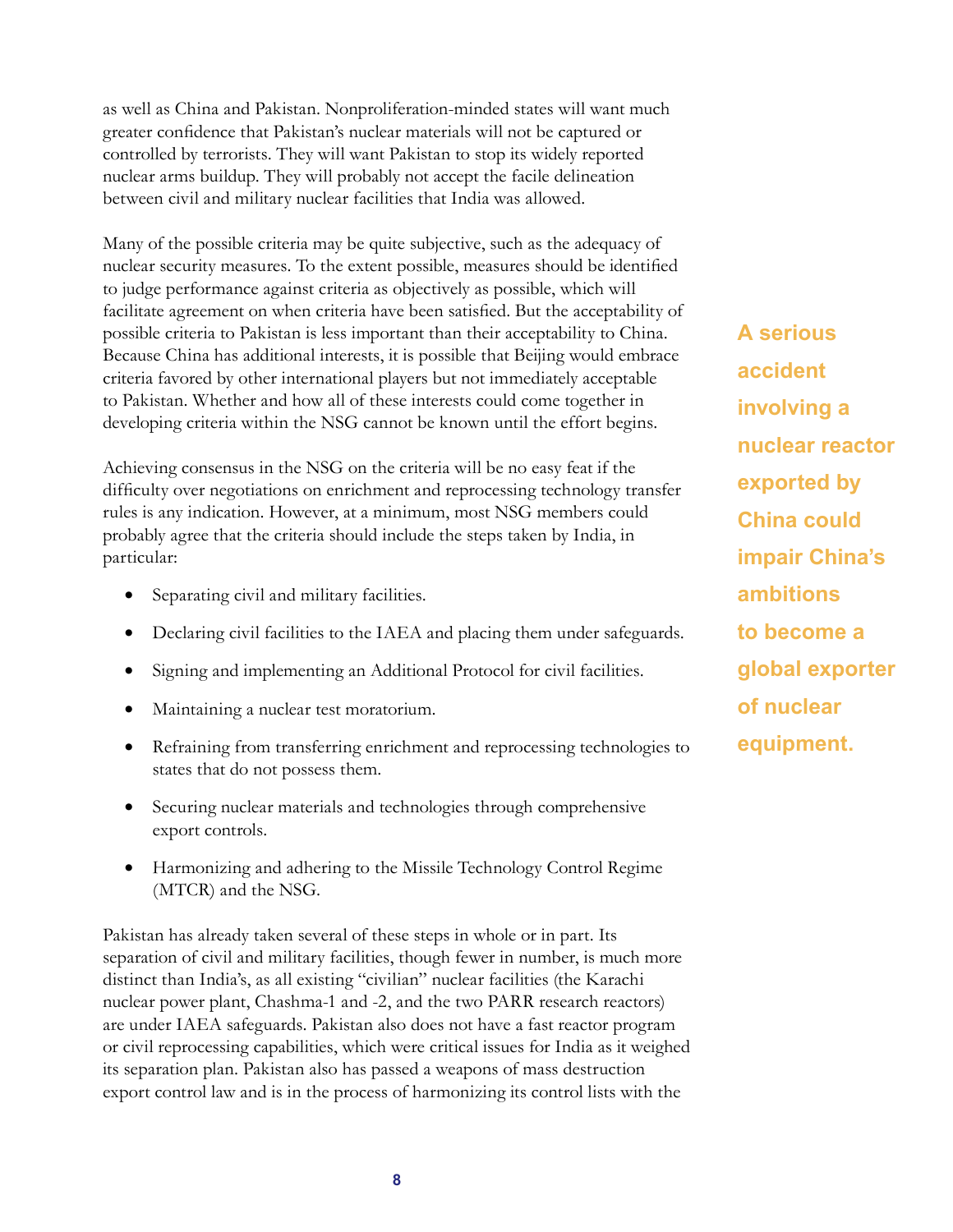international strategic trade control regimes. And it maintains a test moratorium, though in practice this is contingent on India continuing its testing freeze.

The NSG also stated that one of its objectives in establishing an exemption for India was to "affect positively the non-proliferation commitments and actions of those outside the traditional nuclear non-proliferation regime." As such, the suppliers recognized India's voluntary actions to become "a contributing partner in the non-proliferation regime." Here, too, Pakistan has taken some notable steps, including participating in the Global Initiative to Combat Nuclear Terrorism and the April 2010 Nuclear Security Summit in Washington.

Given that safety and security are paramount concerns for the operation of nuclear power plants in Pakistan—as well as globally after Fukushima—it is reasonable to expect that more will be required of Pakistan than was expected of India in 2008. To strengthen nuclear security practices, the criteria could include:

- Signing and ratifying the International Convention for the Suppression of Acts of Nuclear Terrorism.
- Ratifying the amended Convention on the Physical Protection of Nuclear Materials.
- Implementing the recommendations on physical protection of nuclear materials and facilities contained in INFCIRC 225/rev.5.
- Inviting International Physical Protection Advisory Service missions to nuclear facilities and implementing the recommendations resulting from the missions.
- Participating in subsequent Nuclear Security Summits and contributing to the fulfillment of the resulting work plans.

Presumably, the Fukushima disaster will spur thinking about global nuclear safety standards, including in India, particularly in associated requirements for disaster management and mitigation capabilities. It also underscores the importance of having a strong and independent nuclear regulator. Though this will be a work in progress for some time, criteria in the area of nuclear safety could include:

- Signing, ratifying, and implementing the Convention on Nuclear Safety, including making public annual national reports under the convention.
- Inviting peer review of safety planning and conducting regular performance testing of nuclear safety and disaster management preparations.
- Establishing a legally and financially independent nuclear regulator.
- Signing and ratifying the Conventions on Assistance in Case of a Nuclear Accident and Early Notification of a Nuclear Accident.

**Given that safety and security are paramount concerns for the operation of nuclear power plants in Pakistan as well as globally after Fukushima—it is reasonable to expect that more will be required of Pakistan than was expected of India in 2008.**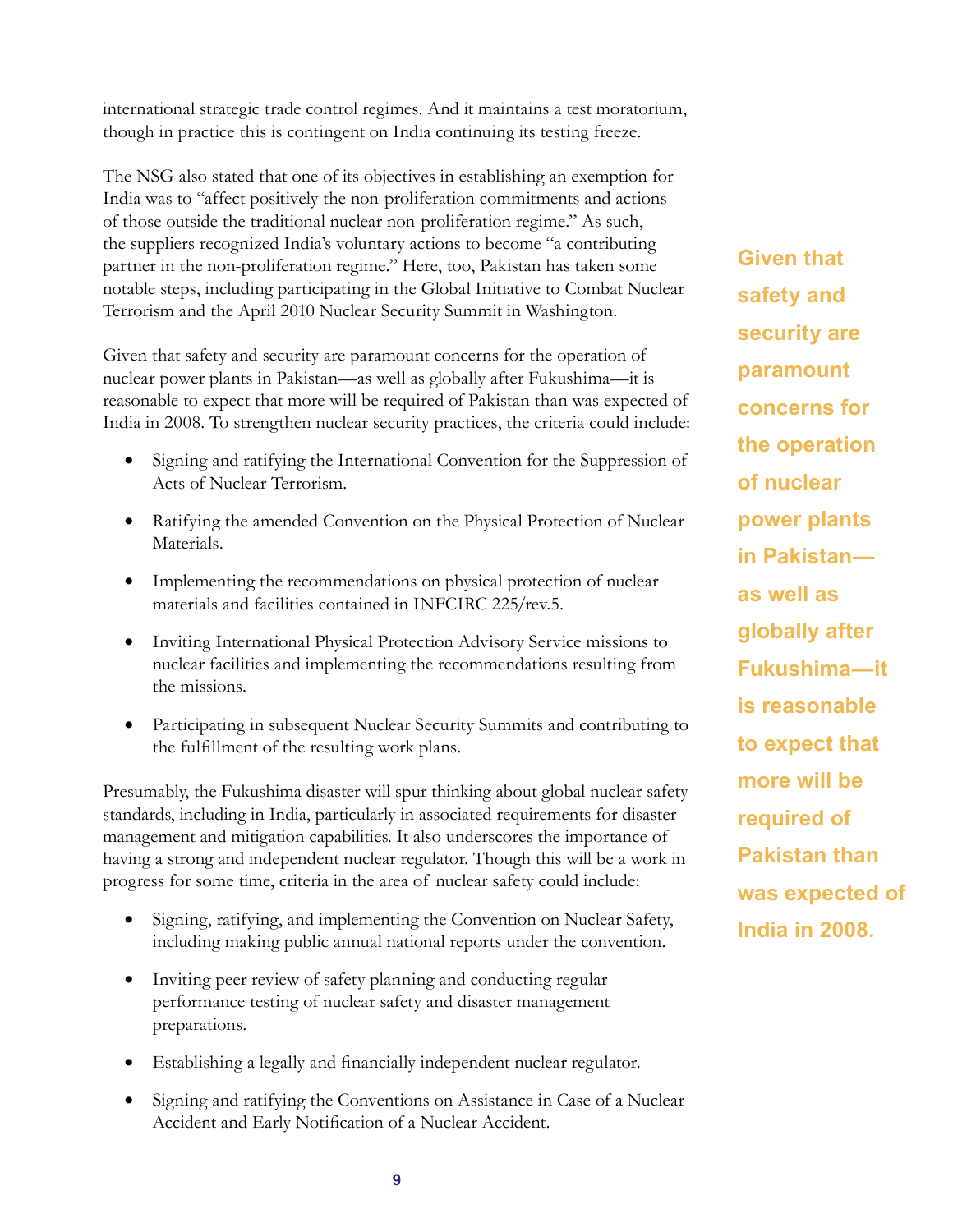• Establishing cooperative agreements with the IAEA Department of Nuclear Safety and Security, to include inviting IAEA operational safety review and related teams.

In addition to establishing national export control laws, the NSG could also require stronger national practices and increased participation in international efforts to prevent proliferation. While export control and nonproliferation criteria should be as forward-looking as possible to be meaningful, in light of Pakistan's poor previous record the criteria should also include resolution of past cases. As such, the criteria could include:

- Adhering to all four (Australia Group, Wassenaar, NSG, and MTCR) control regimes.
- Harmonizing multilateral and national control lists concurrently.
- Adhering to United Nations Security Council Resolution 1540, to include submitting a national report and working with the 1540 Committee to resolve deficiencies.
- Criminalizing proliferation activities in national law and prosecuting violations.
- Cooperating with the IAEA and other international authorities to resolve past cases of proliferation activity.

All of these criteria are meant to be suggestive and by no means exhaustive. In many cases, Pakistan probably already meets the criteria, but there is plenty of room for it to improve its practices, and Pakistan should be expected to demonstrate that it heeded lessons from the Fukushima disaster. Pakistan recognizes it has an image problem on nuclear security and has undertaken many steps in recent years—including a greater level of transparency and participation in international initiatives—which indicate some inclination to embrace more fulsomely international nonproliferation and nuclear safety practices.

## **Two Hard Issues**

As much as Pakistan may meet some of the criteria discussed above and China may consider these positive elements of a new approach to cooperation with non-NPT states, two issues remain that may be too difficult to overcome. First, both Pakistan and China will have a hard time accepting criteria related to Pakistan's nuclear weapons program, particularly supporting a Fissile Material Cutoff Treaty (FMCT). The second issue is that Pakistan may also chafe at any criteria that mandate specific behavior to counter international terrorist groups that operate from Pakistani soil.

**Pakistan probably already meets the criteria, but there is plenty of room for it to improve its practices, and Pakistan should be expected to demonstrate that it heeded lessons from the Fukushima disaster.**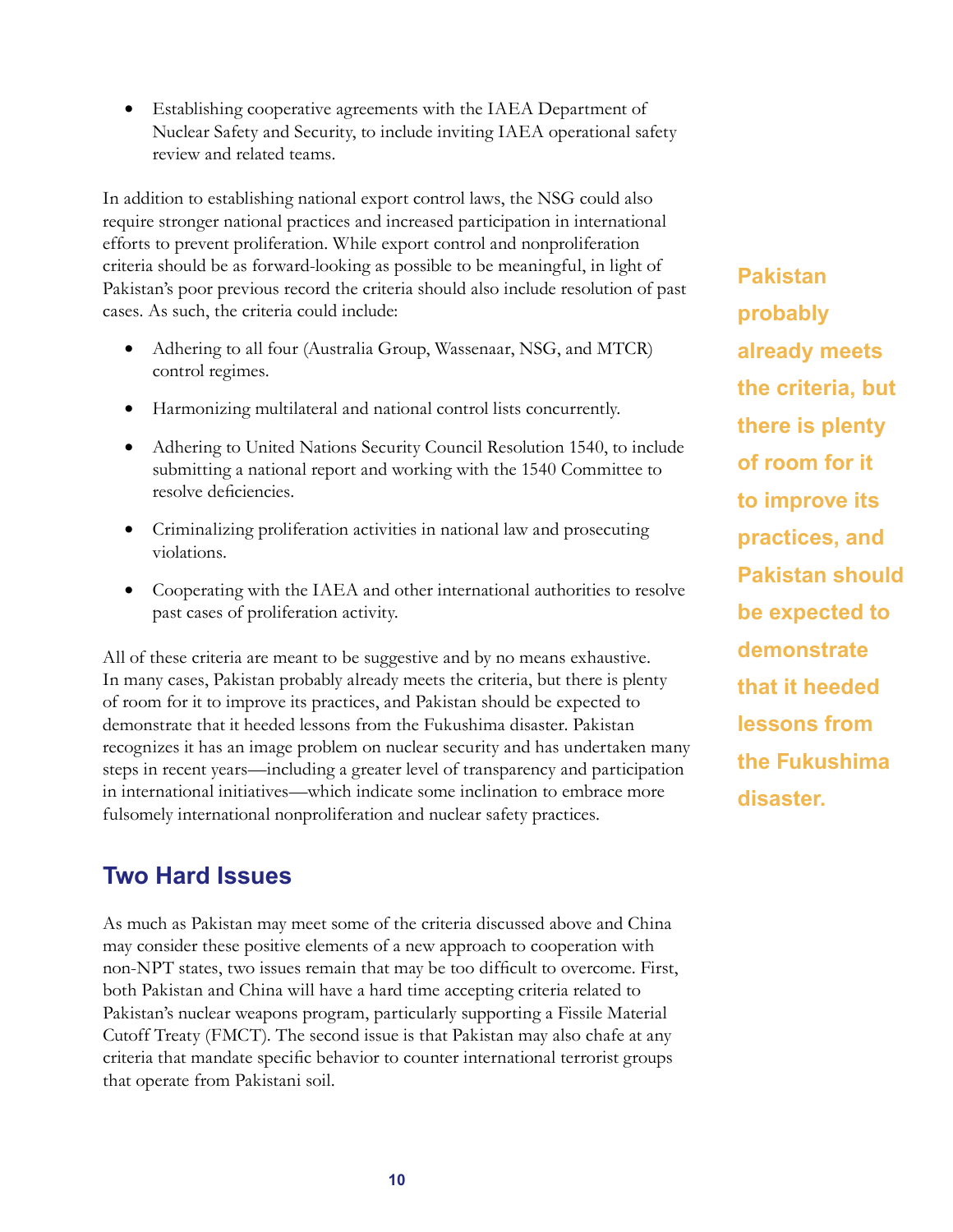*Pakistan's Nuclear Weapons Program.* In its NSG exemption, India explicitly agreed to "work with others towards conclusion of a multilateral Fissile Material Cut-Off Treaty." Needless to say, Pakistan's behavior in the Geneva Conference on Disarmament (CD)—coupled with significant growth in its plutonium production capabilities at Khushab—makes this a potential deal-breaker.

Notwithstanding UN Ambassador Zamir Akram's CD arguments for an FMCT that includes existing stocks and intrusive verification, Pakistan's real opposition to an FMCT is the constraints it would place on Pakistan's nuclear modernization. Pakistan's Strategic Plans Division (SPD) appears to have decided that Pakistan requires significantly more plutonium to maintain a credible and capable nuclear deterrent force. Recent missile testing activities in Pakistan appear to be consistent with such SPD decision making.

More importantly in this context, though, is China's apparent satisfaction with Pakistan's actions to block CD negotiations on an FMCT. China, too, is not eager to negotiate an FMCT, which would complicate Beijing's calculated hedging on the future size of its nuclear arsenal. China has been content to let Pakistan take the heat for blocking the CD negotiations while it remains silent. Thus, it is hard to imagine China agreeing to support FMCT negotiations as a criterion it would require of Pakistan. On the other hand, a willingness to seek criteria for cooperation with Pakistan could be an incentive for Islamabad and Beijing to at least allow negotiations on an FMCT to begin, knowing that they will retain options to block its completion.

Fissile material production gets to the heart of an issue that was integral to the U.S.-India nuclear agreement, though it was never made an explicit criterion. Even while Indian officials made public statements arguing that the civil nuclear agreement would not impact its strategic nuclear program, they assured U.S. counterparts that India's nuclear weapons program is in essence *de minimis*, intended to serve a political function but not to be used. These assurances were in part aimed at deflecting criticism that the foreign supply of nuclear material would benefit India's nuclear weapons program. They also were intended to reassure the United States and other countries that India would be a responsible steward of nuclear weapons and promote "stability, democracy, prosperity, and peace." Publicly available estimates of India's current nuclear stockpile are vague, but it probably consists of perhaps 50–70 weapons. This number appears to have been relatively static for several years, meets its definition of a minimum deterrent, and is unlikely to grow dramatically and in ways that would destabilize the region absent a change in India's strategic outlook. 7

Pakistan's nuclear calculus is quite different; it appears to be on a path to build and deploy several hundred nuclear warheads in the next decade. Pakistan's nuclear posture emphasizes possible use—including at a relatively low threshold—in response to Indian incursions into Pakistani territory. Pakistan's **While export control and nonproliferation criteria should be as forwardlooking as possible to be meaningful, in light of Pakistan's poor previous record the criteria should also include resolution of past cases.**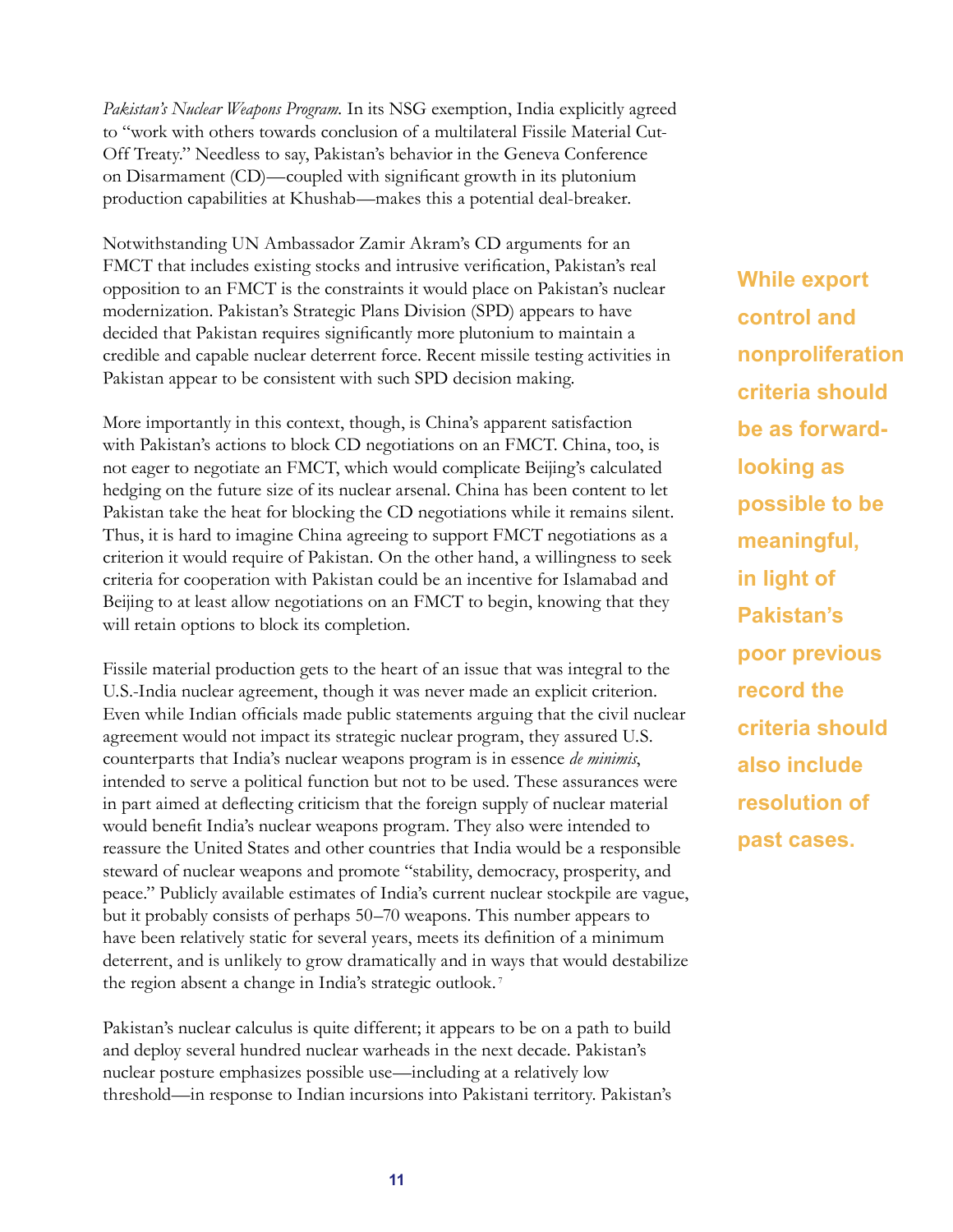nuclear weapons allow it to continue employing a sub-conventional military strategy in Afghanistan and India without fear of reprisal. While this may serve Pakistan's regional strategic aims, it is destabilizing and does not serve the interests of regional peace and stability.

As a result, the NSG would need to consider criteria for Pakistan that encourage restraint and promote stability without undermining its strategic deterrent. These may be deal-breakers for Pakistan, but perhaps not for China. Such criteria could include: a fissile material production moratorium (which presumably could be monitored via national technical means), and a commitment not to mate warheads with delivery vehicles and deploy them.

*Combatting Terrorism.* Counterterrorism cooperation is another criterion that must be examined. In the U.S.-India 2005 joint statement, India agreed to "combat terrorism relentlessly." Pakistan is critical in countering global extremism, but is clearly not "relentless" in its efforts. It targets only those groups that threaten Pakistan's internal security or whose aims do not serve Pakistani interests in Afghanistan and India, such as the Tehrik-i-Taliban Pakistan. Pakistan does not promote stability; it uses a sub-conventional strategy in the region to pursue its revisionist interests at the expense of regional peace and security. The recent killing of Osama bin Laden underscores the terrorism challenge. Either Pakistani security forces were complicit in sheltering him and the civilian government was incapable of changing this policy, or the military's control of the Pakistani state is more tenuous than Pakistan would lead the outside world to believe.

The terrorism issue cannot be ignored, not least because many world leaders, President Obama included, have cited nuclear terrorism as one of the gravest threats facing the world. Despite no known record of terrorists specifically targeting nuclear facilities in Pakistan and Pakistan's great efforts to strengthen its nuclear security practices and reassure the international community, given the proximity of violent extremists to tons of fissile material Pakistan has become the poster child for global nuclear terrorism concerns. As Pakistan's nuclear weapons program grows, so, too, will the amount of fissile material transiting between production and assembly facilities. This theoretically creates more opportunities for terrorist attack or diversion with the help of potential sympathizers within the nuclear program.

Pakistan will argue both that its nuclear security program is "foolproof" and that it is bearing great costs to combat terrorism, in large part because of the U.S. presence in Afghanistan. But as long as it continues to support the Haqqani network, harbor the Quetta shura, and aid and abet Lashkar-e-Taiba's attacks on India, Pakistan cannot be considered a contributor to regional peace and security. As much as Pakistan may be unable to accept constraints on its support for these groups on national security grounds, the NSG should consider conditioning nuclear supply on:

**The NSG would need to consider criteria for Pakistan that encourage restraint and promote stability without undermining its strategic deterrent.**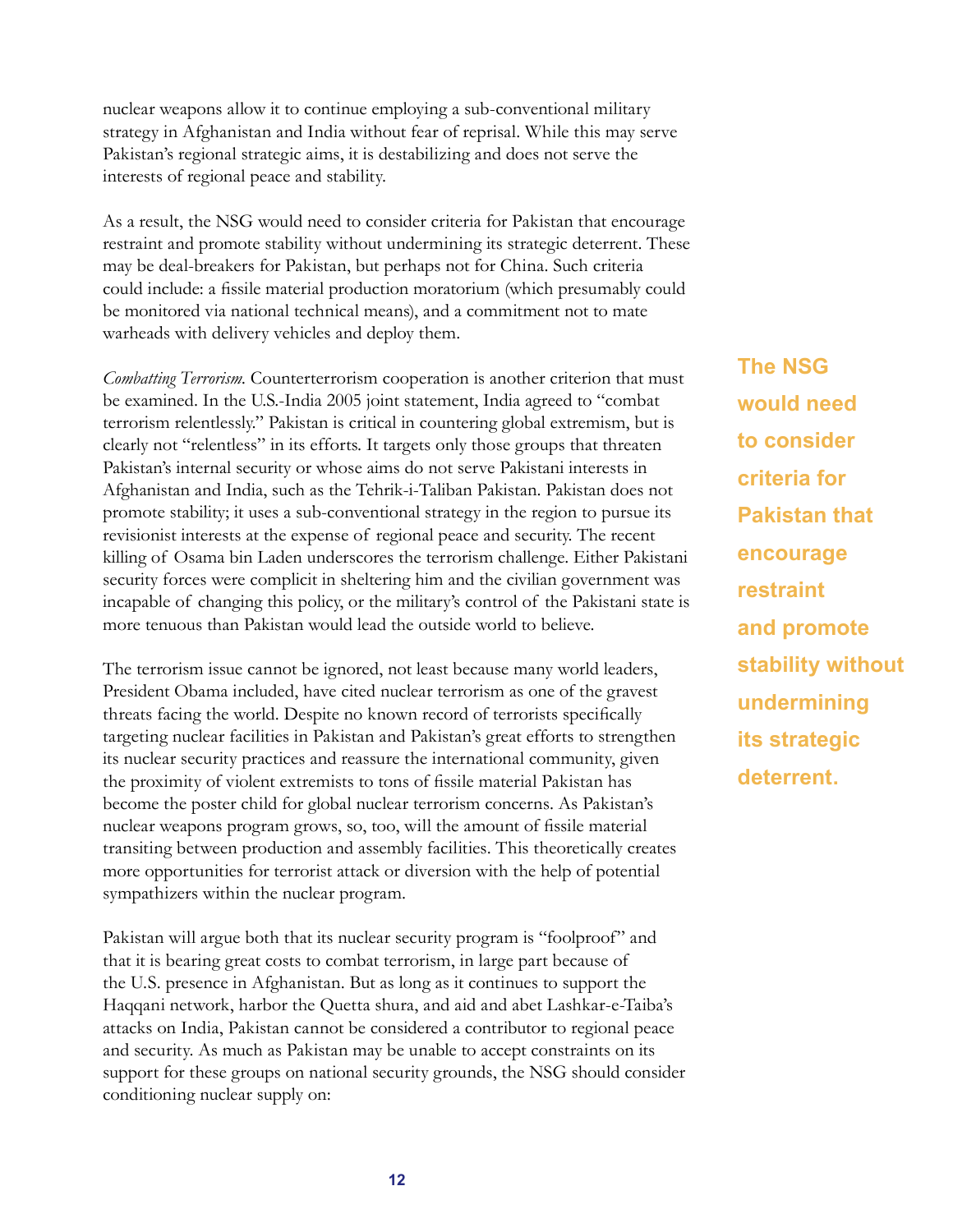- Participation in and support for global counterterrorism efforts.
- Creation of and active support for programs to suppress and combat domestic terrorism.
- Cessation of state support—to include aiding, abetting, and harboring and dedicated efforts to counter groups that threaten regional peace and stability by conducting attacks in neighboring states.

## **One Possible Objection and a Response**

This criteria-based strategy was stimulated by the particular case of China's supply of nuclear reactors to Pakistan outside of the NSG policy framework. It is clear these criteria are more stringent than the fairly weak set of actions that India undertook to qualify for an NSG exception, although this took place in a pre-Fukushima world. Pakistanis will certainly object to the higher standard as unfair. They will argue that in many cases (for instance, the need for an independent regulator), Pakistan meets or exceeds the criteria and has a better record than India. This may be true. It would be preferable if India—and indeed all countries undertaking nuclear trade—met these criteria, too.

One way to demand more of both India and Pakistan is to consider these criteria in the context of future NSG membership. The United States has already held out the prospect of NSG membership to India, but has not offered publicly any suggested timeframe or conditions that India would need to satisfy to secure it. U.S. interest in promoting Indian membership will catalyze a debate within the NSG on whether and how to include new members, particularly those that do not have FSS.

The United States is now thinking ahead to how a discussion on criteria for membership might be structured. Criteria for Chinese trade with Pakistan could be discussed in this context, as the United States agrees with other NSG states that India will not be permitted to join the group in short order, and that a period of discussion about the terms of India's membership might take place over a period of several years.

Were a discussion about criteria for Chinese nuclear supply to Pakistan to be part of a more general discussion about future criteria for membership of states without FSS—including Pakistan and India—it might be possible to arrive at a nondiscriminatory solution that, in practice, required both Pakistan and India to provide additional nuclear safety, security, and nonproliferation benefits. The bar for Pakistan's membership in the NSG would be set higher than that set for India to obtain its 2008 exemption, but India would likewise have to meet higher standards to become a member than to obtain the exemption.

**The criteriabased strategy to address Chinese nuclear trade with Pakistan is one effort to resolve this issue in a manner that leaves the NSG stronger, gives China incentives to reconsider this cooperation, and provides Pakistan with the legitimacy it desperately seeks.**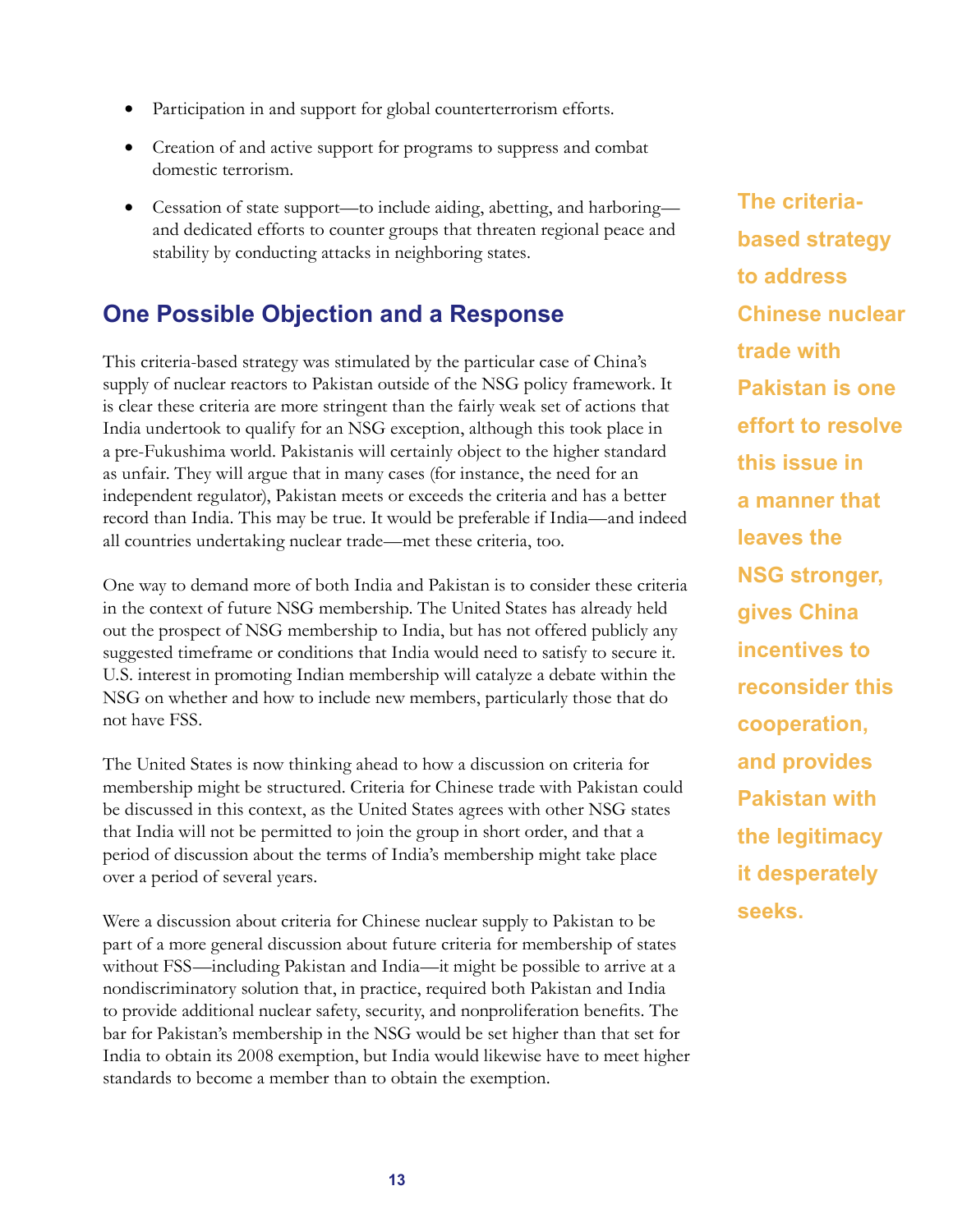## **Conclusion**

Ongoing Chinese nuclear trade with Pakistan threatens to further erode adherence to the Nuclear Suppliers Group guidelines. Until now, NSG participating governments have neither seriously challenged China on this issue, nor offered a vision for how to move beyond it. For its part, China recognizes that nuclear safety, particularly related to first-generation reactors like those it is constructing in Pakistan, will come under greater scrutiny after Fukushima. However, China's double standard with regard to these reactors—it does not consider them sufficiently safe to build more in China, yet it is proceeding with construction in Pakistan—demonstrates real risks to its objective of becoming a nuclear exporter over the long term.

The criteria-based strategy to address Chinese nuclear trade with Pakistan is one effort to resolve this issue in a manner that leaves the NSG stronger, gives China incentives to reconsider this cooperation, and provides Pakistan with the legitimacy it desperately seeks. It is incumbent on NSG governments, including China, to see virtues beyond their current course of action and hammer out an arrangement along these lines that better serves both regional and global interests in the years ahead.

#### **Notes**

- 1 Daily power reports are available on the Pakistan Electric Power Company website, www. pepco.gov.pk/pow\_situation.php.
- 2 Section 123 of the Atomic Energy Act of 1954 (and subsequently amended) establishes conditions for U.S. civil nuclear cooperation agreements with other countries. The act is available at www.nrc.gov/reading-rm/doc-collections/nuregs/staff/sr0980/ml022200075 vol1.pdf.
- 3 See, for instance, "Nuclear Power in Pakistan," World Nuclear Association, June 2011, www.world-nuclear.org/info/inf108.html.
- 4 Ibid.
- 5 "Construction of New Pakistani Reactor," *World Nuclear News*, June 15, 2011, www.worldnuclear-news.org/IT-Construction\_starts\_of\_fourth\_Pakistani\_reactor-1506114.html.
- 6 Mark Hibbs, "After the Shock: Implications of the Japanese Nuclear Crisis," *Jane's Intelligence Review*, June 2011, 49.
- 7 Robert S. Norris and Hans M. Kristensen, "Indian Nuclear Forces, 2008" *Bulletin of the Atomic Scientists*, November/December 2008, 38–40.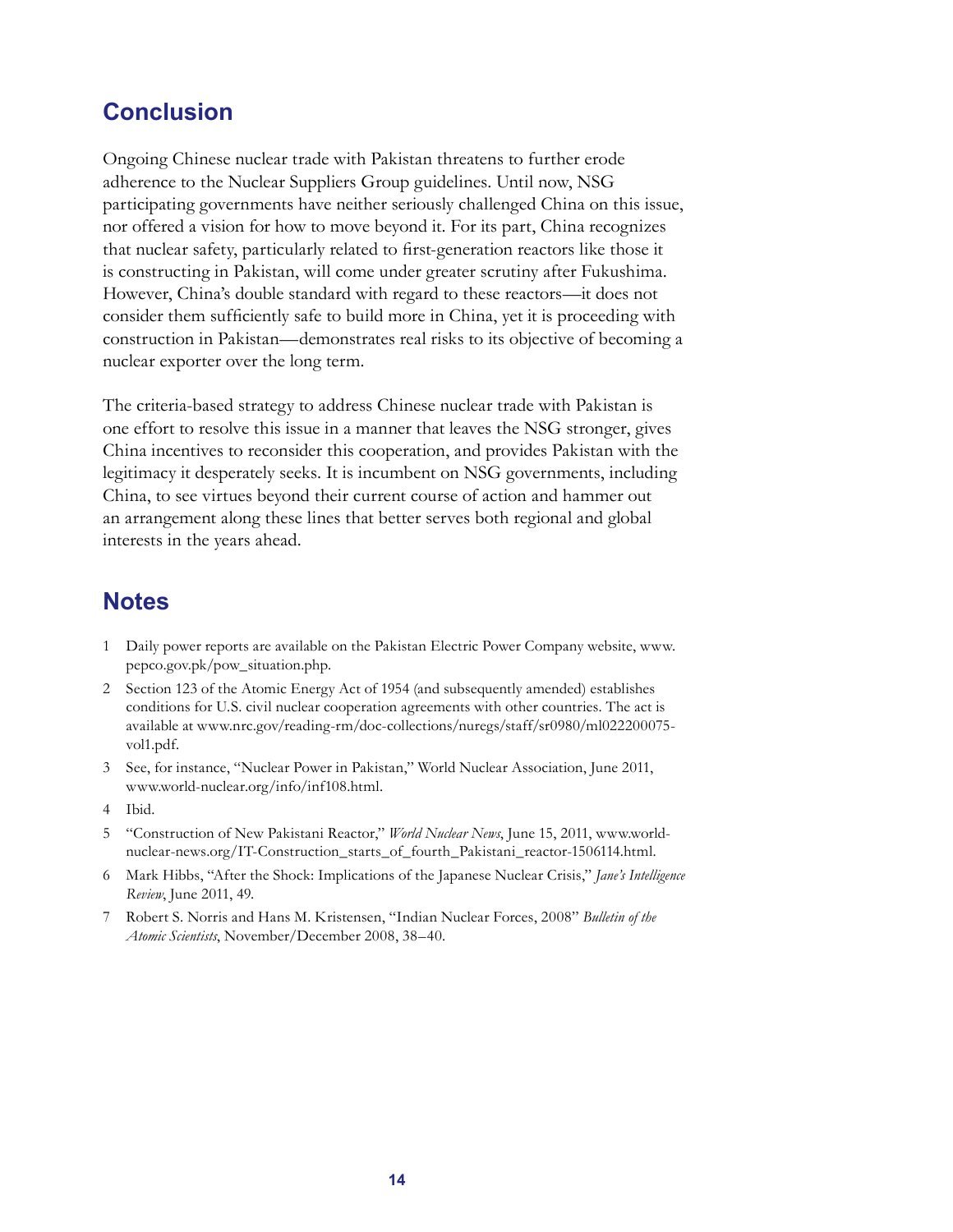**TOBY DALTON** is the deputy director of the Nuclear Policy Program at the Carnegie Endowment for International Peace. An expert on nonproliferation and nuclear energy, his research focuses on cooperative nuclear security initiatives and the management of nuclear challenges in South Asia and East Asia. From 2002–2010, Dalton served in a variety of high-level leadership positions at the U.S. Department of Energy (DOE).

**MARK HIBBS** is a Berlin-based senior associate in Carnegie's Nuclear Policy Program. Before joining Carnegie, he was an editor and correspondent for nuclear energy publications, including *Nucleonics Week* and *Nuclear Fuel*, published by the Platts division of the McGraw-Hill Companies. Throughout the last two decades, many of the over 3,000 articles he wrote examined nuclear proliferationrelated developments in Argentina, Brazil, China, India, Iran, Iraq, Israel, Japan, Libya, North and South Korea, Pakistan, South Africa, Syria, and Taiwan.

**GEORGE PERKOVICH** is vice president for studies and director of the Nuclear Policy Program at the Carnegie Endowment. His research focuses on nuclear strategy and nonproliferation, with a focus on South Asia and Iran, and on the problem of justice in the international political economy. He is the author of the award-winning book *India's Nuclear Bomb* (University of California Press, 2001) and co-author of the Adelphi Paper, *Abolishing Nuclear Weapons*, published in September 2008 by the International Institute for Strategic Studies. Perkovich served as a speechwriter and foreign policy adviser to Senator Joe Biden from 1989 to 1990 and is an adviser to the International Commission on Nuclear Non-proliferation and Disarmament and a member of the Council on Foreign Relations' Task Force on U.S. Nuclear Policy.